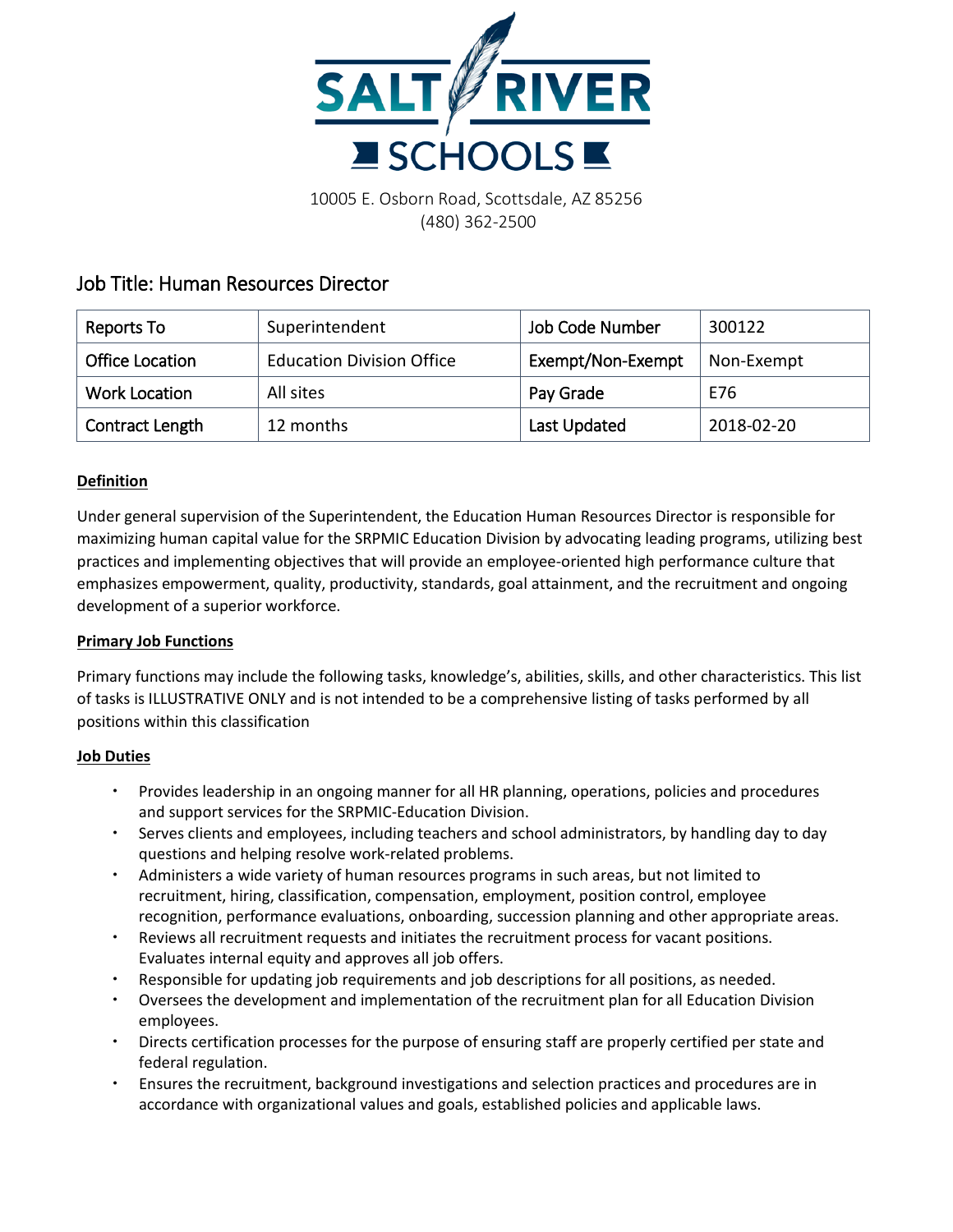



- Develops, establishes and maintains systems for securing qualified employees through recruitment, selection, orientation, human resources related training matters and assists departments in the Division with training needs.
- Assists with achieving financial objectives by forecasting HR requirements; preparing a budget; managing expenditures. Assists with maximizing legal compliance through monitoring and implementation of applicable human resource practices that meet Community, federal, and state, BIE (Bureau of Indian Education), CCDF (Child Care and Development Fund/HS (Head Start) and ADE (Arizona Department of Education) requirements; supporting the Employee Relations Office with investigations; maintaining records and assists with representing the Division at hearings.
- Maintains a working relationship with all Division departments and sites interfacing and working with SRPMIC Tribal HR to support all SRPMIC Education Division employees.
- Monitors all employee performance management processes and staff on plan for improvement for the purpose of ensuring highly qualified staff are retained in compliance with regulation and policy.
- Maintains all Division historical human resources records by establishing and controlling records management, storage and retrieval of information.
- Enhances organization effectiveness by preparing, updating, and recommending human resources policies, procedures and administrative guidelines as needed; identifying and analyzing current circumstance; preparing, updating, recommending and implementing the Division's development interventions.
- Knowledgeable of current educational HR laws, regulations and requirements. Can operate in a fast pace ever changing environment and support all the Community federal, state, BIE, CCDF/HS and ADE requirements.
- Assists in maintaining employee relations efforts by identifying and responding to concerns and assisting with the development of morale-building programs.
- Complete human resources operational requirements by working with Education Administrative staff to schedule, assign and work with employees following up on performance and work related outcomes.
- Maintains a results oriented operational unit that is focused on the outcomes of; recruiting, selecting, orienting, training, coaching, counseling, and assisting with the disciplining of employees. The operational unit will also plan, monitor, and provide assistance on evaluation and performance growth opportunities.
- Manages the HR cost center within the allocated general fund budget and develops proactive financial operational principles.
- Prepares a wide variety of written materials (e.g. reports, memos, letters, policies, calendars, etc.) for the purpose of documenting activities, providing written reference and/or conveying information.
- Implements programs, policies, procedures and controls regarding employment and analyzes turnover and related statistics. Provides HR related presentations to the Education Board and staff as required. Attends Education Board meetings and serves to actively improve communication, cooperation and planning in the Division.
- Demonstrates continuous efforts to improve operations, decrease turnaround times, streamline work processes and work cooperatively and jointly to provide quality customer service to the Community.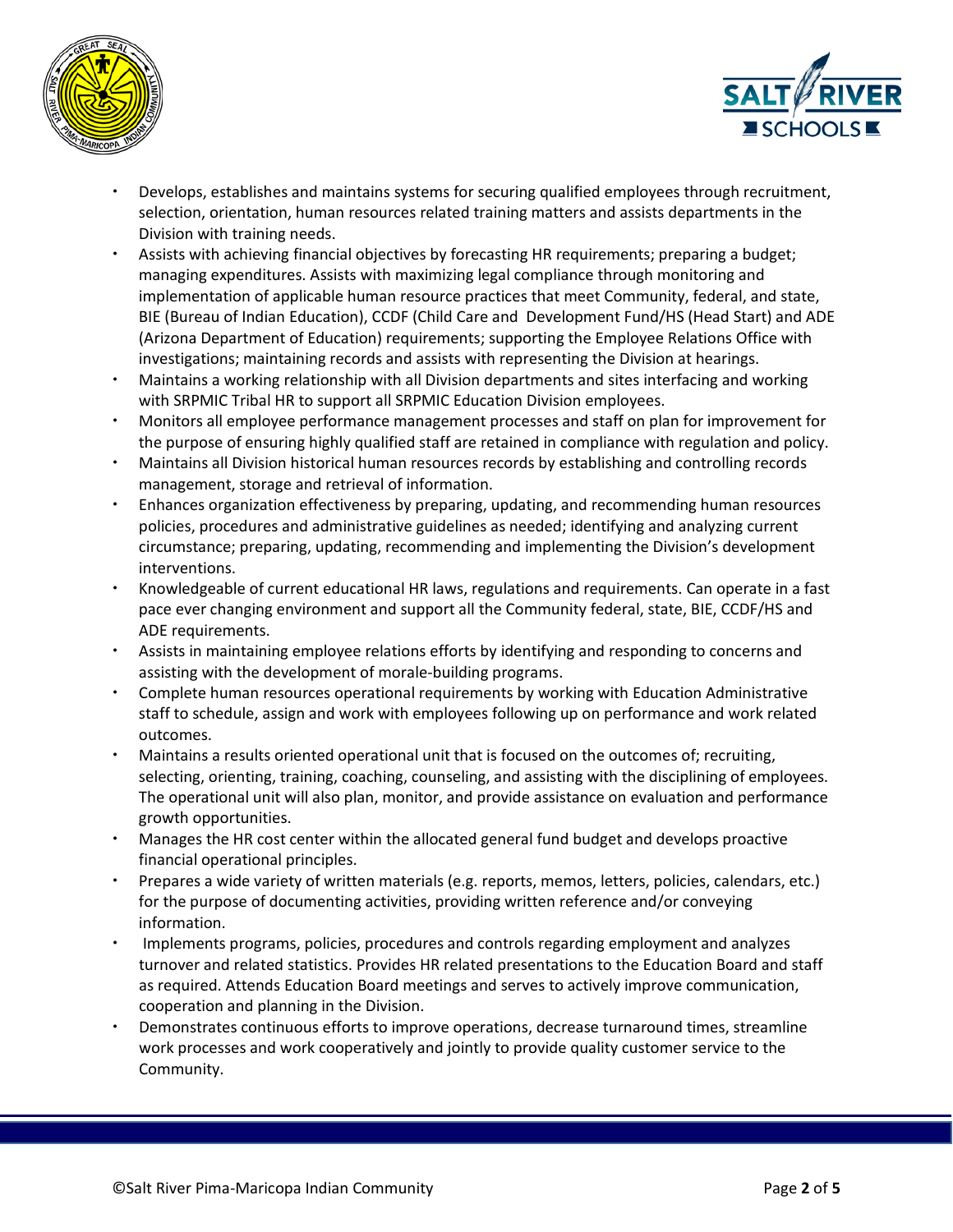



# **Required Knowledge, Skills and Abilities:**

As a key element of this position, the individual must possess leadership and management skills which are documented and demonstrated and must be able to display the ability to know when to utilize the necessary skills. The individual must also possess the ability to team build, team participate and facilitate. The individual must have a demonstrated ability to work with diversity and with a wide range of external agencies as a contributing team player.

# **Leadership:**

- Proactive Leader- works effectively without close supervision.
- Strong communication abilities, able to collaborate and be a team player. Values Community engagement, brings a spirit of enthusiasm and energy to the Division.
- Demonstrates the core value of Respect for all individuals.
- Strong values which include; Integrity, Excellence, and a Focus on Learning.
- Presents a positive image of the Division and self.
- Motivates, inspires, and moves other adults to action to achieve ambitious goals
- Skilled at re-envisioning, building, and managing a team, especially in a time of growth and change; excellent at identifying talent and taking advantage of each person's skills and contribution to team effort
- Builds and maintains positive relationships with individuals and groups.
- Moves groups to consensus and resolves conflicts. Exhibits willingness to have difficult conversations.
- Builds coalitions and works collaboratively with diverse stakeholders at all levels, including but not limited to division staff, students, families, the Community, and/or advocacy groups
- Establishes clear expectations, deliverables and deadlines.
- Sets clear agendas and facilitates effective meetings.
- Ability to train, supervise and evaluate staff from different cultural backgrounds and skill sets.

# **Planning:**

- Understands how various systems / departments interact to achieve the long term goal
- Makes decisions using data and technology
- Takes initiative to solve problems and create stakeholder buy-in
- Identifies and prioritizes mission critical issues with alignment of people, time and resources
- Offers innovative solutions to seemingly intractable problems.
- Exhibits strong focus on goals and results. Sets clear metrics for success.
- Assist with targeted outreach efforts for recruitment in accordance with SRPMIC hiring preference policy.
- Assist the Education Division's departments in implementing the Division's strategic plan.
- Student focused, understands teaching and learning, supports the use of technology in the delivery of educational programs. Is aware of the laws and mandates that teachers and students have in meeting Community, state and federal, BIE, CCRD/HS and ADE requirements.
- Excellent interpersonal skills in the areas of creating a problem solving environment, conflict resolution and decision-making processes.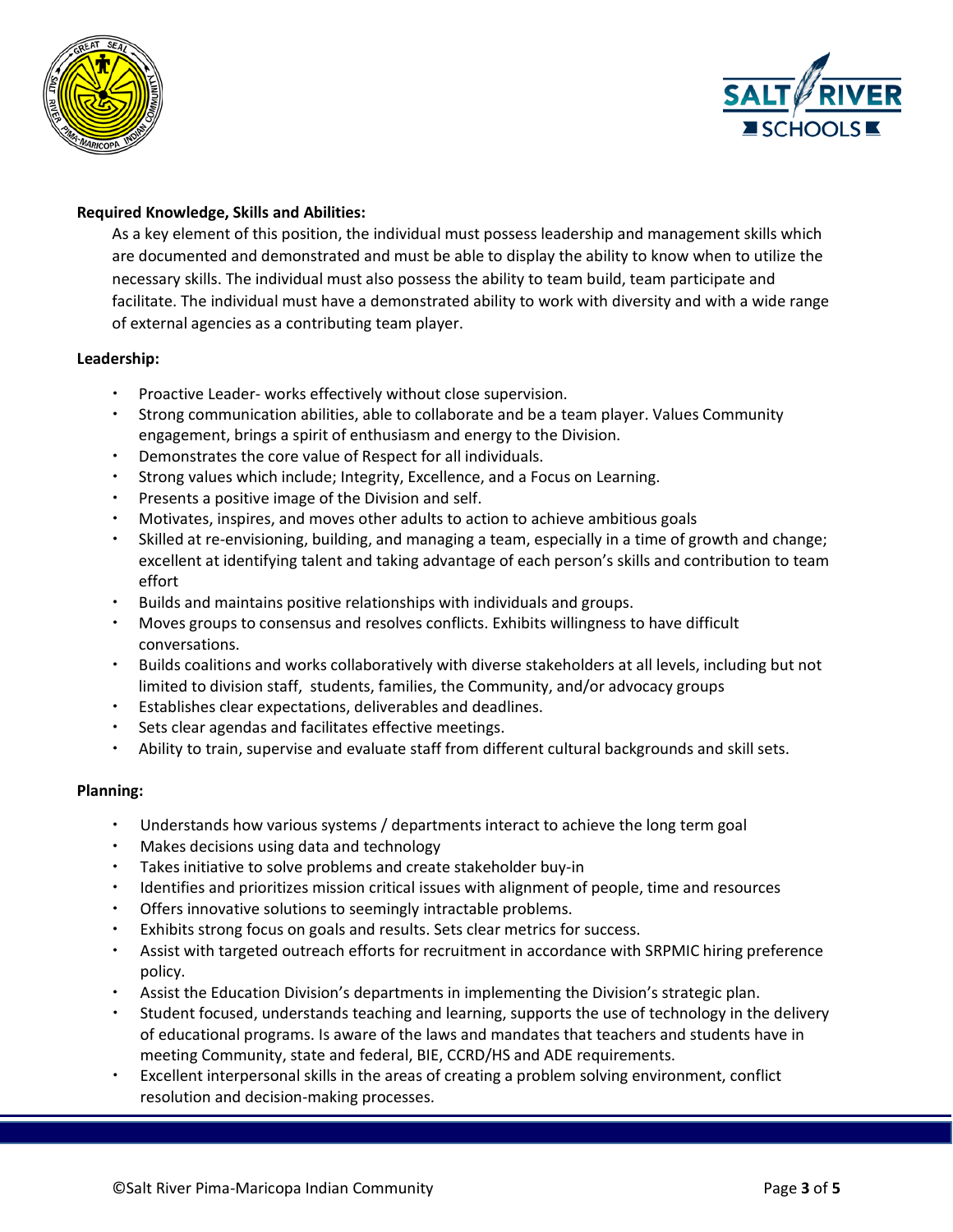



- Ability to forecast and project needs based various data sources.
- Utilize good organizational skills for planning and developing.
- Ability to create, monitor and adjust department goals aligned to Education Division goals and priorities.
- Demonstrates excellent execution and project management skills, including attention to detail, organizational skills, ability to balance the big picture with detailed steps to reach the end goal, and ability to balance multiple projects under tight deadlines.

#### **Management:**

- Demonstrates knowledge and good judgment in matters of education policies and procedures.
- Follows through to completion on assignments and tasks.
- Utilizes sound, best practices for management skills.
- Human Resources management skills and HR/Division fiscal management skills.
- Knowledgeable in personnel classification, compensation, and the necessary organizational implementation of the skills.
- Able to work evenings and weekends, as needed.

#### **General Duties**

Performs other related duties as assigned for the purpose of ensuring the efficient and effective functioning of the work unit.

#### **Knowledge, Abilities, Skills, and Other Characteristics**

#### **A willingness to learn and understand:**

 History, culture, traditions, and customs of the Salt River Pima-Maricopa Indian Community or a willingness to learn.

#### **Knowledge of:**

- Personnel classification & compensation, employment contracts and necessary organizational implementation.
- Salary survey techniques and appropriate sources.
- **•** FERPA and family privacy rights laws.
- Federal, state, city and Community governmental and non-governmental agencies.
- Microsoft Office Suite applications and PeopleSoft HRMS.

#### **Skilled in:**

- Maintaining confidentiality and using discretion in dealing with sensitive information.
- Time management
- Establishing and maintaining effective working relationships with management staff, employees, SRPMIC Community members, regulatory agencies, co-workers, as well as outside resources.
- Writing reports and maintaining accurate records which may be used in routine human resources operations.
- HRMS Management; PeopleSoft experience Power user preferred.
- Data compilation and analysis
- Organizational skills